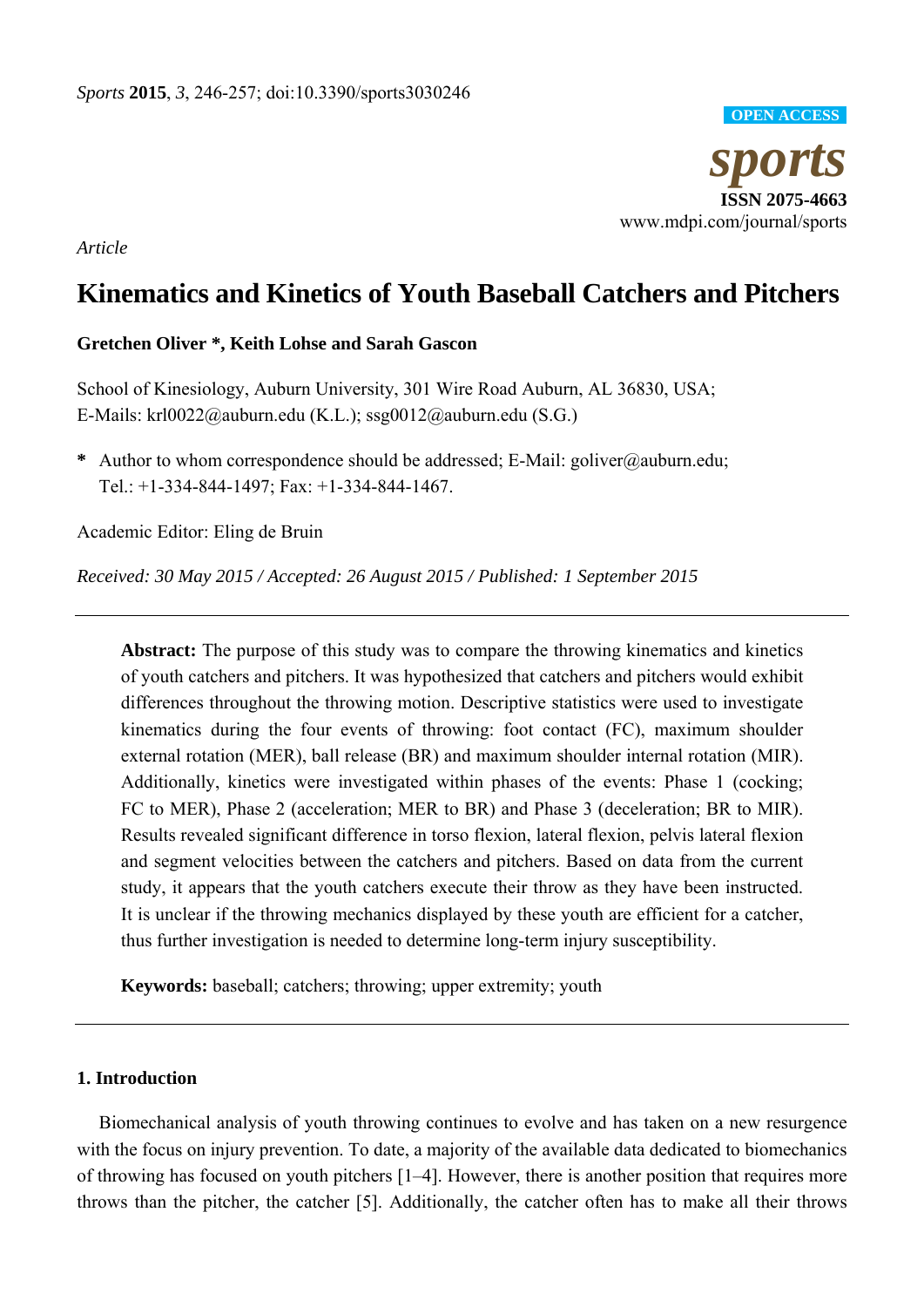coming up from a squatted position. The catcher not only throws the ball back to the pitcher after every non-hit pitch, but may also throw to any of the three bases as required by a variety of circumstances. Though a majority of the catcher's throws may be submaximal, the throws to hold a runner on base are maximum effort.

The catcher's effectiveness is based on his or her ability to catch the ball, quickly transfer the ball to their throwing hand and throw the ball to another positioned player to make a play. However, when a catcher is attempting to throw out a runner, they may be required to catch, transfer and throw in a rapidly unfolding play; those throws are not as common. Thus, as a catcher more frequently makes that throw to second base to prevent a runner from stealing, it has been speculated that the catcher's throwing mechanics are altered because of the necessity to rush their throw, thus possibly contributing to long-term injury susceptibility [5–7].

## **2. Context**

Recently, due to the increased awareness of injury in youth baseball, the position of catcher has gained interest. In 2011, Fleisig *et al.* published prospective injury data on youth baseball pitchers, and though not statistically significant, those athletes playing dual roles (catcher and pitcher) during the same game were of concern to the authors [2]. Additionally, it was thus recommended that youth who play the position of pitcher not concomitantly play the position of catcher. Thus, with the current recommendations for youth not to play dual positions, in addition to the limited data regarding the catcher's throwing mechanics, it was the purpose of this study to not only examine the mechanics of catchers, but also to compare the throwing kinematics and kinetics of youth catchers and pitchers. It was hypothesized that catchers and pitchers would exhibit differences throughout the throwing motion.

#### **3. Materials and Methods**

## *3.1. Experimental Approach to the Problem*

The goal of the experiment was to determine kinematic and kinetic differences in the throwing motion of youth baseball catchers and pitchers. Descriptive statistics were used to investigate kinematics during the four events of throwing: foot contact (FC), maximum shoulder external rotation (MER), ball release (BR) and maximum shoulder internal rotation (MIR). Ball release was estimated as the midpoint between maximum elbow flexion and maximum elbow extension. This estimate was required because we did not have the capability to track the movement of the ball. This method to estimate ball release has been used previously in the throwing literature using electromagnetic tracking, but has yet to be validated [4,5,8]. Additionally, kinetics were investigated within the phases of the events: Phase 1 (cocking; FC to MER), Phase 2 (acceleration; MER to BR) and Phase 3 (deceleration; BR to MIR). Kinetics were averaged within each phase. A mixed-factorial ANOVA was conducted to examine the differences between positions (catcher and pitchers) and throwing events.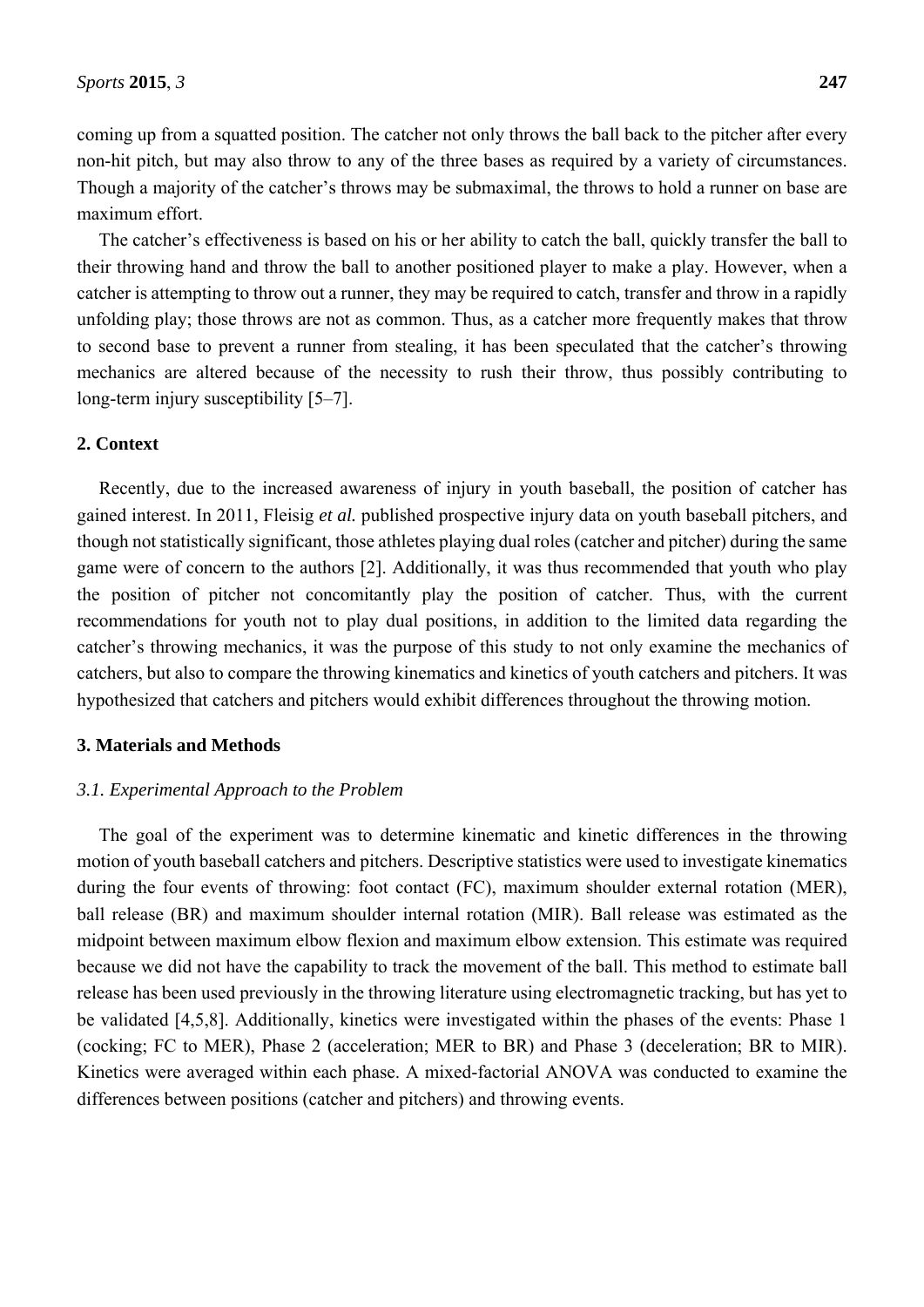## *3.2. Participants*

A total of 50 youth baseball catchers ( $N = 25$ ; 12.0  $\pm$  2.2 years; 150.3  $\pm$  11.7 cm; 44.9  $\pm$  11.7 kg) and pitchers ( $N = 25$ ; 11.0  $\pm$  1.3 years; 153.0  $\pm$  8.5 cm; 47.2  $\pm$  8.9 kg) participated. The inclusion criterion was freedom from injury within the past six months; however, none of the participants reported they had ever suffered an injury that prevented them from throwing. Participants were tested during the fall baseball season and had not performed any throwing 24 h prior to arrival into the lab on the day of testing. The Institutional Review Board of the University approved all testing protocols. Prior to data collection, all testing procedures were explained to each participant, as well as to parent(s)/legal guardian(s), and informed consent and participant assent were obtained.

## *3.3. Procedures*

Participants reported to the laboratory on a day that they had abstained from physical activity, as well as any type of throwing. Upon arrival, participants were instructed on the testing protocol. Catchers, dressed in full gear (helmet, chest protector and shin guards), were instructed to catch a pitched ball and throw with maximum effort to a position player on second base at regulation distance (84.85 feet, 25.86 m) as they would if throwing out a runner trying to steal second. The catchers were instructed to catch and throw as quick as possible at maximum effort. Catchers were to throw three maximum effort throws, with the fastest throw being selected for analysis. The pitchers were instructed to throw maximum effort four-seam fastballs, from a regulation mound, for a strike to a catcher regulation distance (46 feet, 14.02 m). The fastest of the three four-seam fastballs for strikes was selected for analysis. The throwing surface was constructed so that the participant's stride would land on top of the 40 cm  $\times$  60 cm Bertec force plate (Bertec Corp, Columbus, OH, USA) that was anchored into the floor. Following instruction, participants were given an unlimited time to perform their own specified pre-competition warm-up. Average warm-up time was ten minutes. A JUGS radar gun (OpticsPlanet, Inc., Northbrook, IL, USA) positioned in the direction of the throw determined ball speed.

Kinematic data were collected with The MotionMonitor™ (Innovative Sports Training, Chicago, IL, USA) synched with an electromagnetic tracking system (Flock of Birds Ascension Technologies Inc., Burlington, VT, USA). The Flock of Birds Ascension system has been validated for tracking humeral movements, producing trial-by-trial interclass correlation coefficients for axial humerus rotation in both loaded and non-loaded conditions in excess of 0.96 [9]. The field distortion has been shown to be the cause of error in excess of 5° at a distance of 2 m from an extended range transmitter [10], but increases in instrumental sensitivity have reduced this error to near 10° prior to system calibration and 2° following system calibration [11,12]. Previously-established techniques were used to calibrate the system prior to data collection [10–12]. Following calibration, pilot data collected prior to testing indicated that the magnitude of error in determining the position and orientation of the electromagnetic sensors within the calibrated world axes system was less than 0.01 m and 3°, respectively.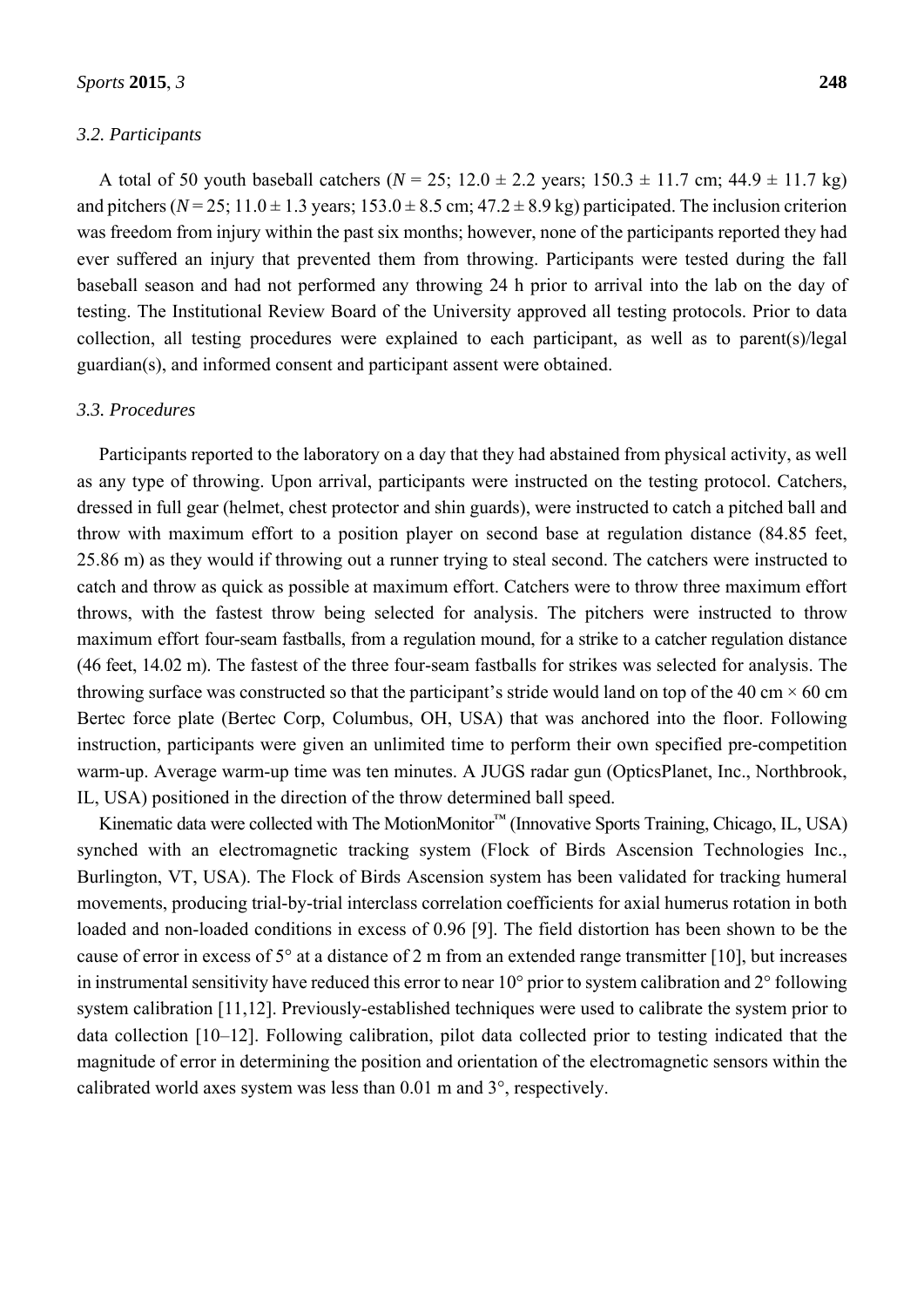Electromagnetic sensors were affixed to the participant's skin using PowerFlex cohesive tape (Andover Healthcare, Inc., Salisbury, MA, USA) to ensure that the sensors remained secure throughout testing. Sensors were attached to the following locations: (1) the posterior/medial aspect of the torso at C7; (2) posterior/medial aspect of the pelvis at S1; (3–4) bilateral distal/posterior aspect of the upper arm; (5) the flat, broad portion of the acromion of the scapula; (6–7) bilateral distal/posterior aspect of the forearm; (8–9) bilateral distal/posterior aspect of the lower leg; and (10–11) bilateral distal/posterior aspect of the upper leg [4,13–16]. A twelfth sensor was attached to a stylus that was used for digitization of the bony landmarks described by the International Shoulder Group of the International Society of Biomechanics [17]. Two points described the longitudinal axis of the segment, and a third point described the plane. Participants stood in anatomical position during digitization to guarantee accurate bony landmark identification. The digitization of the bony landmarks allowed transformation of the sensor data from the global coordinate system to the anatomically-based local coordinate system (Table 1).

| <b>Bony Landmark</b>                  | <b>Bony Process Palpated and Digitized</b> |  |  |  |
|---------------------------------------|--------------------------------------------|--|--|--|
| <b>Thorax</b>                         |                                            |  |  |  |
| Seventh Cervical Vertebra (C7)        | Most dorsal aspect of the spinous process  |  |  |  |
| Eighth Thoracic Vertebra (T8)         | Most dorsal aspect of the spinous process  |  |  |  |
| Suprasternal Notch                    | Most cranial aspect of sternum             |  |  |  |
| <b>Humerus</b>                        |                                            |  |  |  |
| Medial Epicondyle                     | Medial/distal aspect of condyle            |  |  |  |
| Lateral Epicondyle                    | Lateral/distal aspect of condyle           |  |  |  |
| Glenohumeral Joint Center of Rotation | Rotation method *                          |  |  |  |
| Forearm                               |                                            |  |  |  |
| Radial Styloid Process                | Lateral/distal aspect of radial styloid    |  |  |  |
| <b>Ulnar Styloid Process</b>          | Medial/ distal aspect of ulnar styloid     |  |  |  |

**Table1.** Description of bony landmarks palpated and digitized.

\* The center of glenohumeral rotation was not digitized. The rotation method estimated joint center using the least squares algorithm for the point moving the least during a series of short rotational movements.

Data describing the position and orientation of electromagnetic sensors were collected at 100 Hz. Raw data were independently filtered along each global axis using a 4th order Butterworth filter with a cutoff frequency of 13.4 Hz [4,15]. Neutral stance was the Y-axis in the vertical direction; horizontal and to the right of Y was the X-axis; and posterior was the X-axis [16].

Euler angle decompositions were used to determine humeral and scapular orientation with respect to the thorax. Humeral orientation was determined as rotation about the Y-axis of the humerus (plane of elevation), rotation about the Z-axis (elevation) and rotation about the y-axis (axial rotation) (Table 2). Rotations were based on the recommendations of the International Shoulder Group [17]. Elbow and shoulder kinetics were computed using a linked chain "bottom-up" model as previously described [18]. Force and moment data are normalized by dividing joint forces and moments by the participant's body weight (mass \* gravity).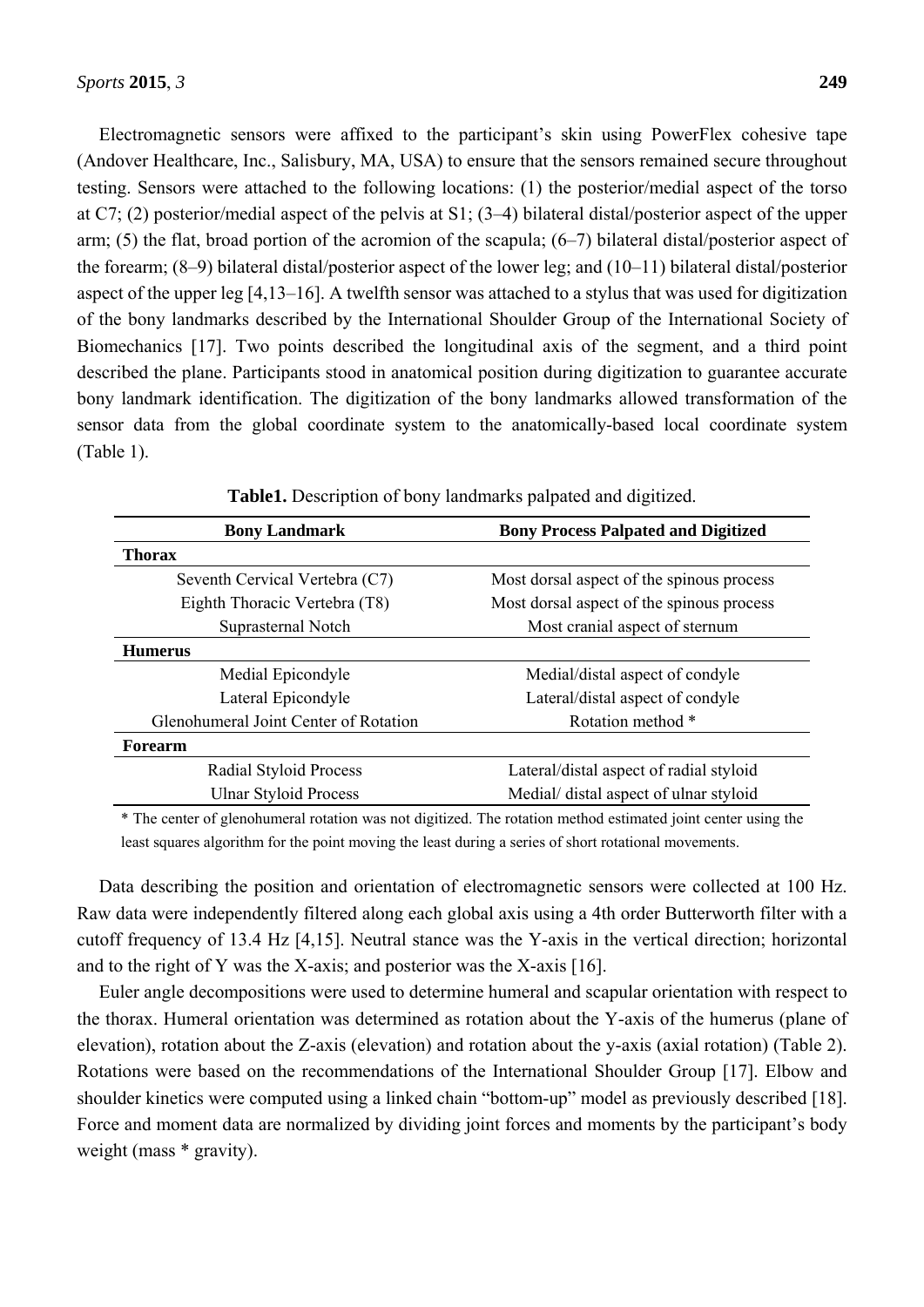| <b>Segment</b>  | <b>Axis of Rotation</b>  | Angle                                                 |  |  |
|-----------------|--------------------------|-------------------------------------------------------|--|--|
| <b>Torso</b>    |                          |                                                       |  |  |
| Rotation 1      | Z                        | Flexion $(-)/$ Extension $(+)$                        |  |  |
| Rotation 2      | X'                       | Left Lateral Tilt $(-)/$ Right Lateral Tilt $(+)$     |  |  |
| Rotation 3      | ${\rm Y}^{\prime\prime}$ | Right Rotation $(+)$ /Left Rotation $(-)$             |  |  |
| <b>Shoulder</b> |                          |                                                       |  |  |
| Rotation 1      | Y                        | Plane of Elevation ( $0 =$ Abduction; $90 =$ Flexion) |  |  |
| Rotation 2      | X'                       | Elevation                                             |  |  |
| Rotation 3      | ${\rm Y}^{\prime\prime}$ | Internal Rotation $(+)$ /External Rotation $(-)$      |  |  |
| <b>Elbow</b>    |                          |                                                       |  |  |
| Rotation 1      | Z                        | Flexion $(+)$ /Hyperextension $(-)$                   |  |  |
| Rotation 2      | X'                       | Carrying Angle                                        |  |  |
| Rotation 3      | ${\rm Y}^{\prime\prime}$ | Pronation $(+)$ /Supination $(-)$                     |  |  |

**Table 2.** Angle orientation decomposition sequences.

Prime ( $'$ ) and double prime ( $''$ ) notations represent previously-rotated axes due to the rotation of the local coordinate system resulting in all axes within that system being rotated. Rotation about the X-axis also results in rotation of both Y- and Z-axes, resulting in a new system of X', Y', Z'. Subsequent rotations are then about those axes.

#### *3.4. Statistical Analysis*

Statistical analyses were conducted using IBM SPSS Statistics 22. All kinematic variables were analyzed using a mixed-factorial ANOVA that included event (FC, MER, BR, MIR) as a within-subject factor and position (pitcher *versus* catcher) as a between-subject factor. The analysis of velocity included an additional within-subject factor of segment (hip, torso, humerus or forearm), and the analysis of knee flexion included an additional within-subject factor of side (left *versus* right).

The kinetic variables of the Y-axis force and Z-axis moments were analyzed using a mixed-factorial ANOVA that included phase (Phase 1, Phase 2, Phase 3) and joint (shoulder *versus* elbow) as within-subject factors and position (pitcher *versus* catcher) as a between-subject factor.

Mauchly's test of sphericity was conducted prior to all analyses, and a Greenhouse–Geisser correction was imposed when sphericity was violated. Quantile-quantile plots were constructed at each event/phase for each dependent variable to ensure that data at all time-points were approximately normally distributed. As phase × position interactions were largely exploratory, rather than multiple *post hoc* tests, we have presented 95% confidence intervals for each position at each time point in the figures [19].

#### **4. Results**

#### *4.1. Analysis of Kinematic Measures*

The results for the kinematic variables of catchers and pitchers are supplied in Table 3. Results revealed a significant difference between catchers and pitchers averaging across the different events/phases (as a main effect, ME) for: torso flexion, torso lateral flexion, pelvic lateral flexion and segment velocity (Figures 1–4, respectively). In addition, significant event by position interactions for torso flexion, pelvis lateral flexion and segmental velocity were also revealed. The meaning of the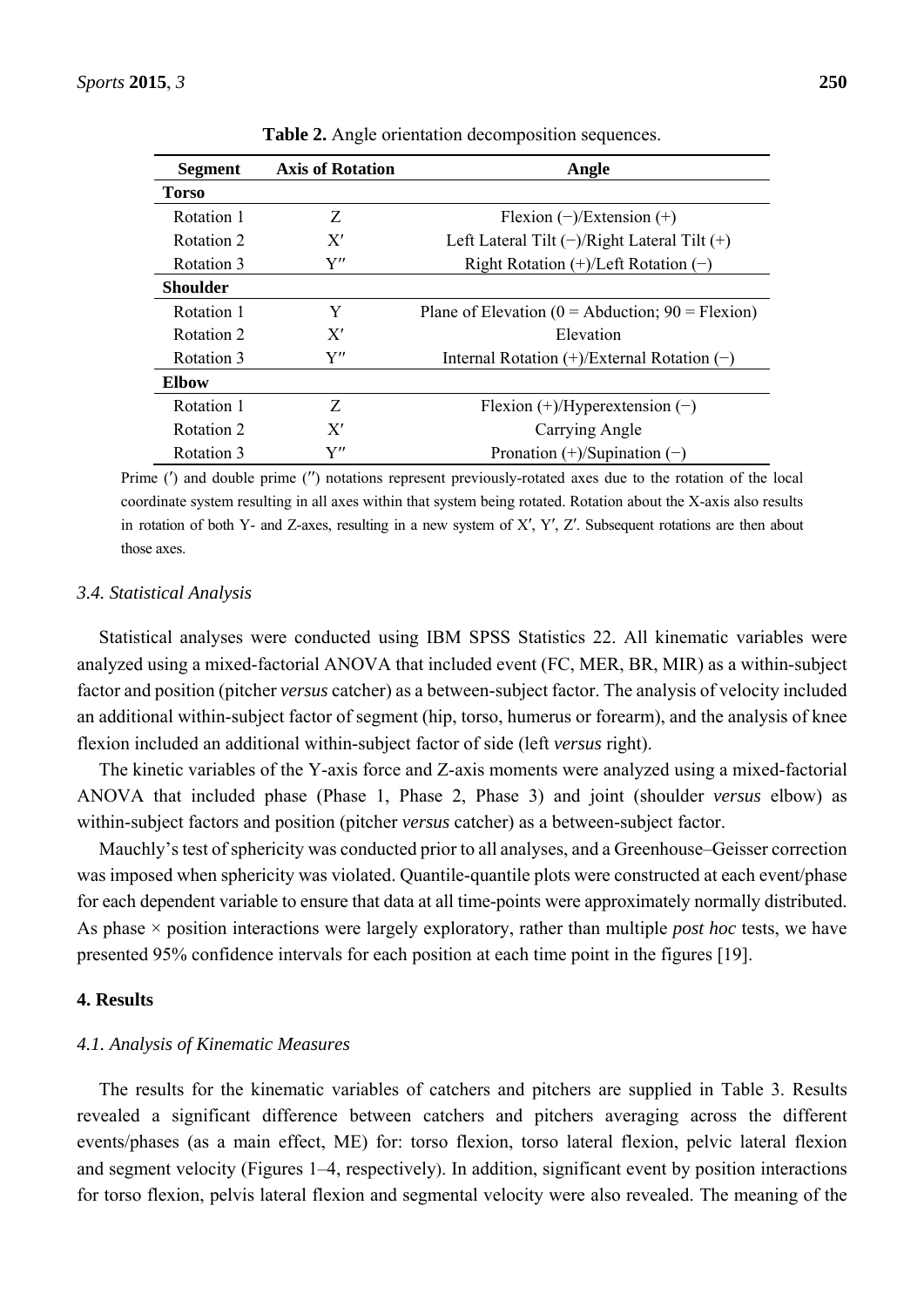difference between catchers and pitchers changes over time and may only be statistically significant for a subset of the events. For velocity, there was also a significant main effect of segment, *F*(1.67,80.32) = 1851.0, *p* < 0.001,  $\varepsilon$  = 0.56, and a segment by phase interaction,  $F(3.47,166.68) = 385.4$ ,  $p < 0.001$ ,  $\varepsilon$  = 0.38, such that the change in velocity over time was dependent on the segment; see Figure 4a,b.

| <b>Variable</b>          | <b>ME</b> of Event                | <b>ME</b> of Position | Event $\times$ Position Interaction |  |
|--------------------------|-----------------------------------|-----------------------|-------------------------------------|--|
| <b>Torso Flexion</b>     | $F(1.28, 61.59) = 115.18,$        | $F(1,48) = 19.51,$    | $F(1.28, 61.59) = 13.08,$           |  |
|                          | $p < 0.01$ , $\varepsilon = 0.43$ | p < 0.01              | $p < 0.01$ , $\varepsilon = 0.43$   |  |
| Torso Lateral            | $F(1.36, 65.16) = 202.06,$        | $F(1,48) = 14.90,$    | $F(1.36, 65.16) = 0.13$ ,           |  |
| Flexion                  | $p < 0.01$ , $\varepsilon = 0.45$ | p < 0.01              | $p = 0.79$ , $\varepsilon = 0.45$   |  |
| <b>Torso Rotation</b>    | $F(1.99, 95.56) = 1081,$          | $F(1,48) = 0.38$ ,    | $F(1.99, 95.56) = 2.55$ ,           |  |
|                          | $p < 0.01$ , $\varepsilon = 0.66$ | $p = 0.54$            | $p = 0.08$ , $\varepsilon = 0.66$   |  |
| Pelvic Lateral           | $F(1.33, 63.76) = 14.03,$         | $F(1,48) = 6.61,$     | $F(1.33, 63.76) = 3.86,$            |  |
| Flexion                  | $p < 0.01$ , $\varepsilon = 0.44$ | $p = 0.01$            | $p = 0.04$ , $\varepsilon = 0.44$   |  |
| Pelvic Rotation          | $F(1.65, 78.87) = 1060.08,$       | $F(1,48) = 0.97$ ,    | $F(1.65, 78.87) = 2.86,$            |  |
|                          | $p < 0.01$ , $\varepsilon = 0.55$ | $p = 0.33$            | $p = 0.07$ , $\varepsilon = 0.55$   |  |
| <b>Elbow Flexion</b>     | $F(1.38, 66.19) = 20.83,$         | $F(1,48) = 1.84,$     | $F(1.38, 66.19) = 1.88,$            |  |
|                          | $p < 0.01$ , $\varepsilon = 0.46$ | $p = 0.18$            | $p = 0.17$ , $\varepsilon = 0.46$   |  |
| Plane of Elevation       | $F(2.01, 96.35) = 153.38,$        | $F(1,48) = 0.77,$     | $F(2.01, 96.35) = 0.02$             |  |
|                          | $p < 0.01$ , $\varepsilon = 0.67$ | $p = 0.38$            | $p = 0.97$ , $\varepsilon = 0.67$   |  |
| <b>Humeral Elevation</b> | $F(2.13, 102.08) = 13.83,$        | $F(1,48) = 0.56$ ,    | $F(2.13, 102.08) = 1.59$ ,          |  |
|                          | $p < 0.01$ , $\varepsilon = 0.71$ | $p = 0.46$            | $p = 0.97$ , $\varepsilon = 0.71$   |  |
| Humeral External         | $F(2.43, 116.64) = 476.33,$       | $F(1,48) = 0.23$ ,    | $F(2.43, 116.64) = 1.29,$           |  |
| Rotation                 | $p < 0.01$ , $\varepsilon = 0.81$ | $p = 0.63$            | $p = 0.28$ , $\varepsilon = 0.81$   |  |
|                          | $F(2.57, 123.43) = 273.04,$       | $F(1,48) = 8.37,$     | $F(2.57, 123.43) = 5.88,$           |  |
| Velocity <sup>*</sup>    | $p < 0.01$ , $\varepsilon = 0.86$ | p < 0.01              | $p < 0.01$ , $\varepsilon = 0.81$   |  |

**Table 3.** Summary of ANOVA results for kinematic variables. ME, main effect.

\* Velocity included an additional factor of segment (hip, torso, humerus, forearm). See the main text for the main effects and interactions of these factors.



**Figure 1.** Torso flexion.  $(+)$  = extension;  $(-)$  = flexion. Flexion expressed as torso relative to the world axis. FC, foot contact; MER, maximum shoulder external rotation; BR, ball release; MIR, maximum shoulder internal rotation.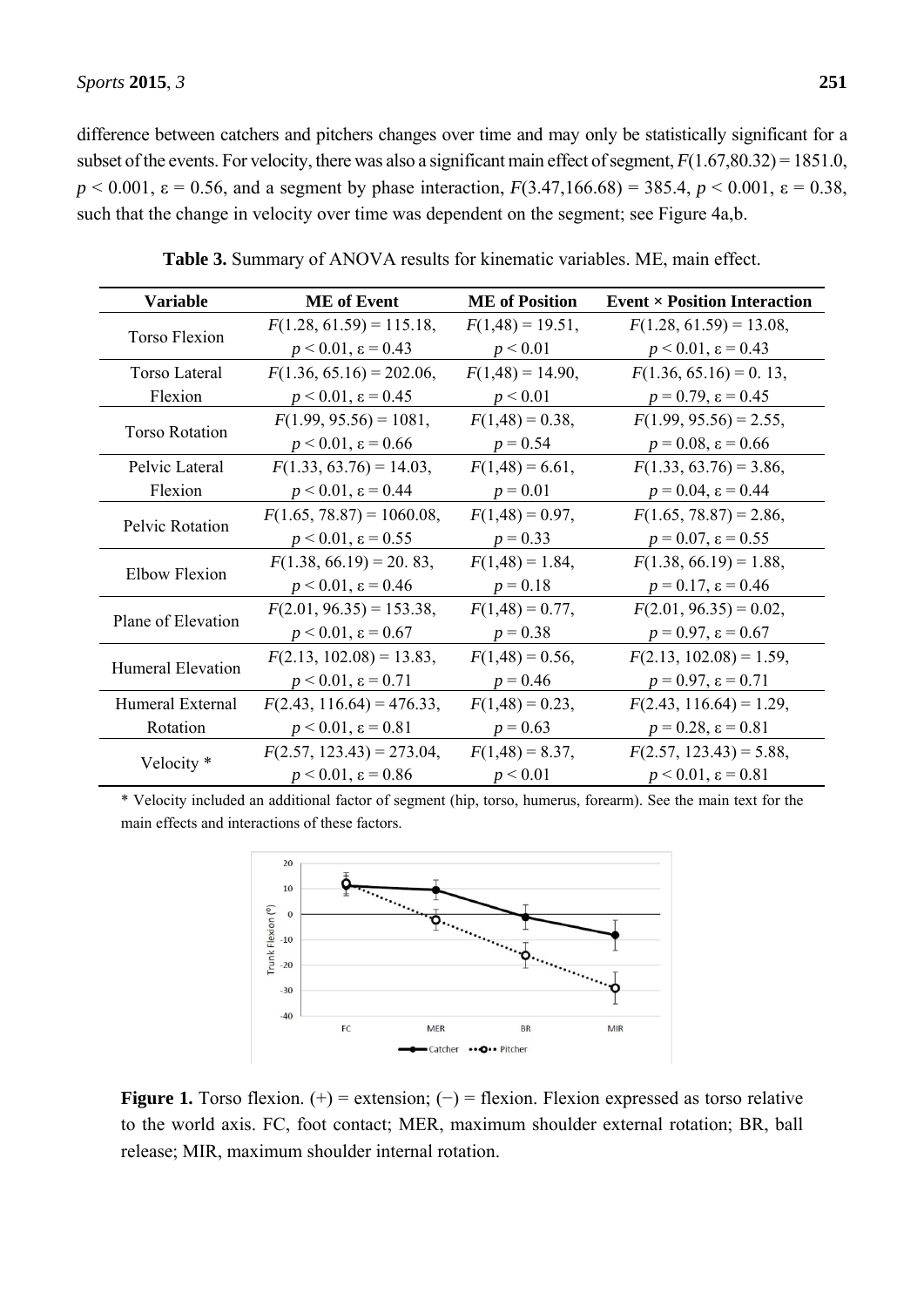

**Figure 2.** Torso lateral flexion.  $(+)$  = toward throwing arm side;  $(-)$  = toward glove side. Lateral flexion expressed as torso relative to the world axis.



**Figure 3.** Pelvis lateral flexion.  $(+)$  = toward throwing arm side;  $(-)$  = toward glove side. Lateral flexion expressed as torso relative to the world axis.



**Figure 4.** (**a**) Velocity of hip and torso; (**b**) velocity of humerus and forearm.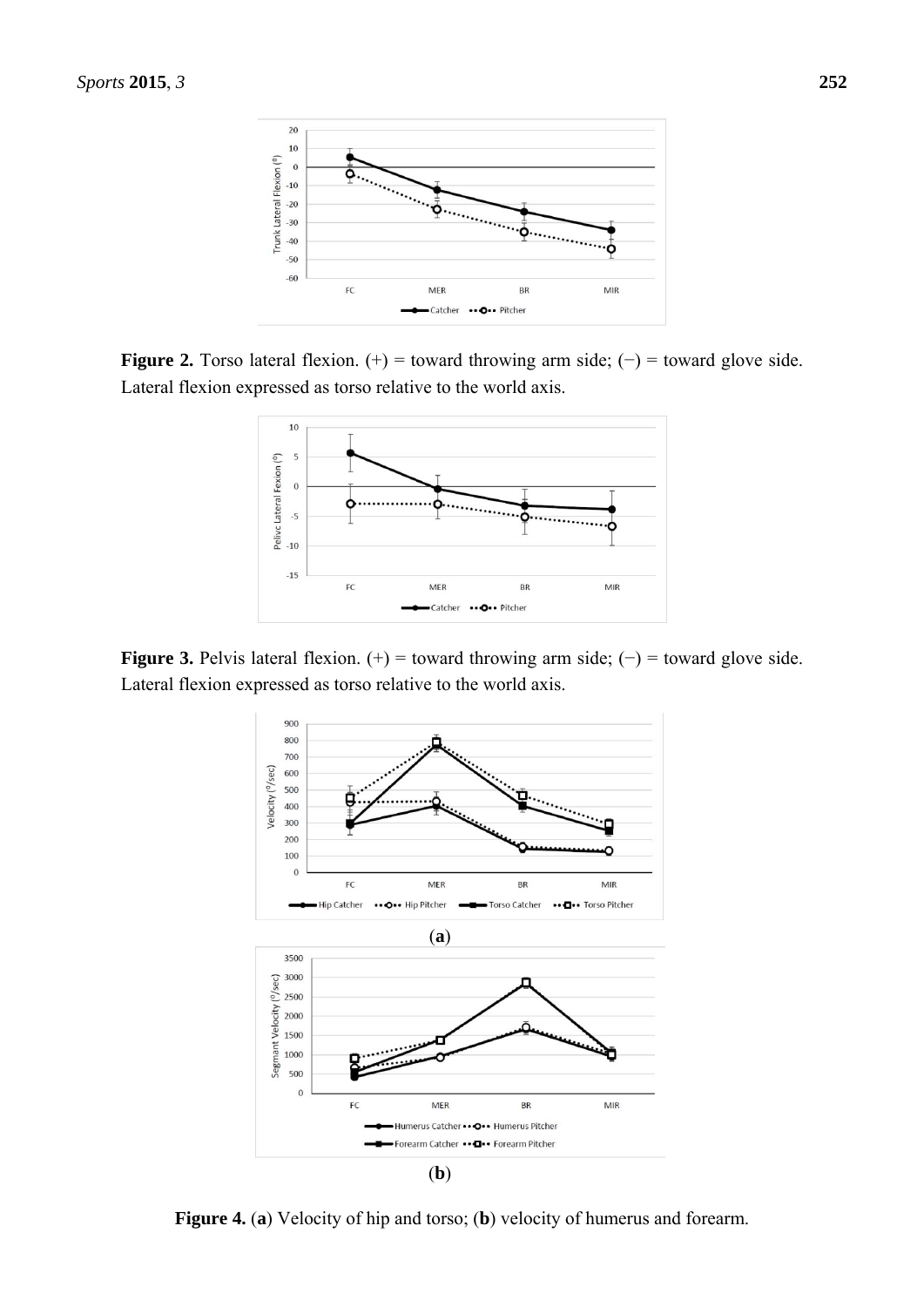#### *4.2. Analysis of Kinetic Measures*

For Y-axis force (distraction force), there were significant main effects of phase and position (Table 4). Although the main effect of joint was not significant, there was a significant joint by phase interaction,  $F(1.70,81.52) = 63.76$ ,  $p < 0.001$ ,  $\varepsilon = 0.85$ , such that shoulder forces decreased more from the arm cocking though arm deceleration phase than did elbow forces (Figure 5).

| Variable   | <b>ME</b> of Phase                | <b>ME</b> of Position | <b>Phase <math>\times</math> Position Interaction</b> |
|------------|-----------------------------------|-----------------------|-------------------------------------------------------|
| Y Force *  | $F(2, 96) = 61.34$ ,              | $F(1,48) = 6.76$ ,    | $F(2, 96) = 1.29$ ,                                   |
|            | p < 0.01                          | $p = 0.01$            | $p = 0.30$                                            |
|            | $F(1.60, 75.26) = 31.27$          | $F(1,47) = 0.45$ ,    | $F(1.60, 75.26) = 0.37$ ,                             |
| Z Moment * | $p < 0.01$ , $\varepsilon = 0.80$ | p < 0.51              | $p = 0.64$ , $\varepsilon = 0.80$                     |

|  |  | Table 4. Summary of ANOVA results for kinetic variables. |  |  |  |  |
|--|--|----------------------------------------------------------|--|--|--|--|
|--|--|----------------------------------------------------------|--|--|--|--|

\* Y force and Z moment analyses also included an additional factor of joint (shoulder *versus* elbow). See the main text for the main effects and interactions of these factors.



**Figure 5.** Shoulder and elbow distraction force. (+) = compressive force; (−) = distraction force.

For Z-axis moments (adduction moment at the shoulder and varus moment (resists valgus opening) at elbow), there was a significant main effect of phase (Table 4) and joint. These main effects were complicated by a significant joint by phase interaction,  $F(1.39, 65.58) = 3.78$ ,  $p = 0.04$ ,  $\varepsilon = 0.70$ . As shown in Figure 6, this interaction reflects the fact that elbow moments tended to change more over time than did shoulder moments.



**Figure 6.** Z axis moments.  $(+)$  = varus moment;  $(-)$  = valgus moment.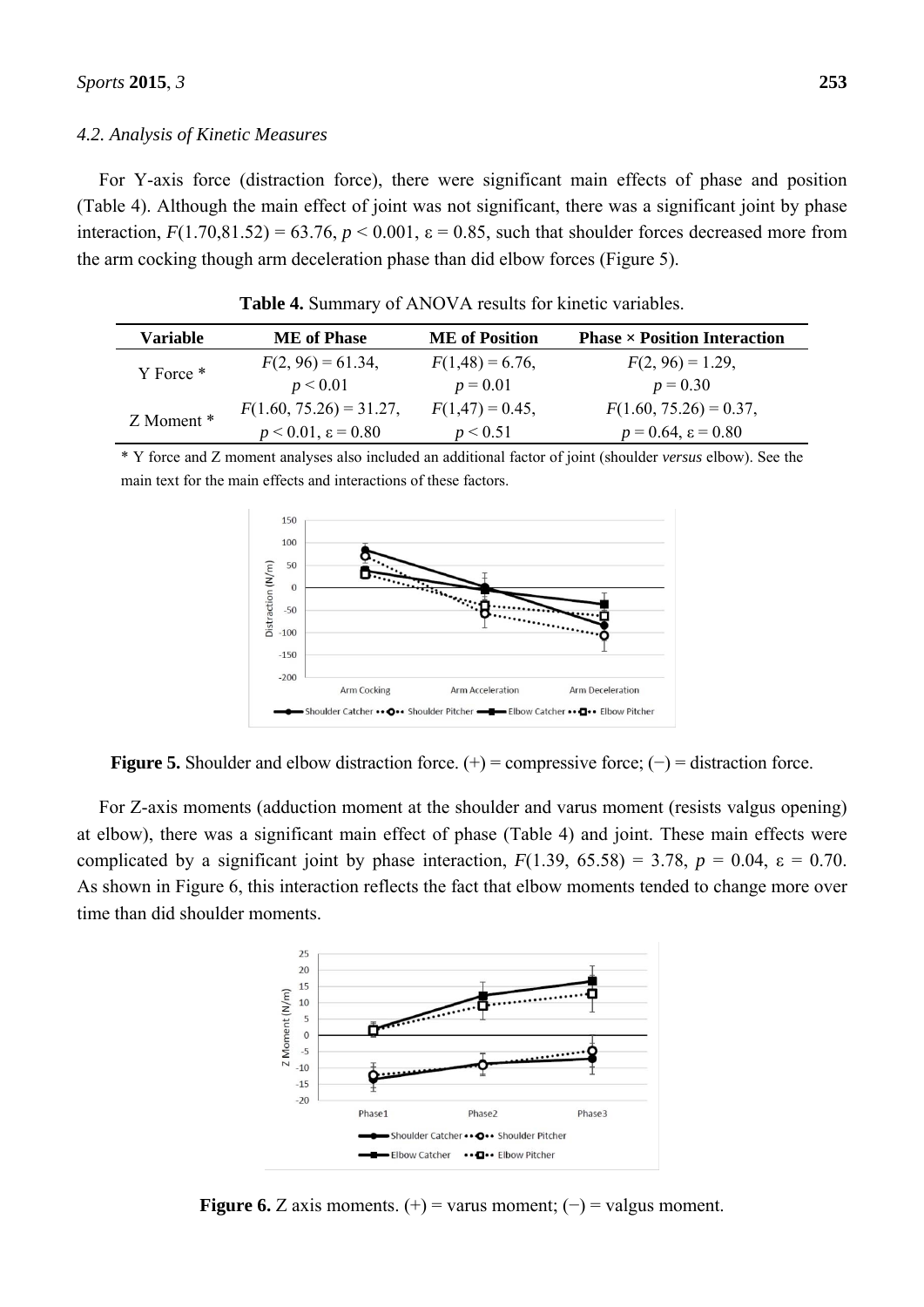#### **5. Discussion**

As many youth are involved in baseball, the need for understanding the throwing motion is important. The literature has documented the mechanics of youth pitchers [1–4,8,20,21]; however, data regarding the mechanics of catchers is only beginning to become available [5]. With both the catcher and pitcher performing multiple throws throughout the course of a game, it is important to understand not only the mechanics of the throw, but also to determine if differences exist. It was hypothesized that catchers having to make a longer throw as quickly as possible would exhibit mechanical differences from those of the pitchers.

Based on the results of the current study, the catchers displayed significant difference in their mechanics, particularly at the pelvis and torso, throughout the throwing motion. This finding of both pelvis and torso differences reiterates the effect of how the body moves as a series of interdependent links working proximal to distal for ball propulsion [22]. As the pelvis laterally flexes, so does the torso in a sequential fashion. Thus, the results of pelvis and torso differences are not surprising; however, if only torso or only pelvic differences were exhibited, then it would be a more alarming find. However, as the body works as a linked system and the pelvis and torso are working in the same plane of movement, differences exhibited at both segments are expected. The youth catchers in the current study exhibited greater pelvis and torso lateral flexion than the pitchers. The greatest difference in pelvis lateral flexion occurred at FC, and then the motion progressed to MER, BR and MIR; their torso flexion continued to increase. These results are in opposition to what has previously been published; however, those data were of collegiate catchers and pitchers [7]. In the previously-published proceeding of catchers and pitchers, it was the pitchers who displayed the greater pelvis and torso lateral flexion. Conversely, the forward flexion of the catchers in the current study was in agreement with the previously-mentioned study [7]. It should be mentioned that other than the experience level of the participants in the current and previously-mentioned study, the catchers in the Fortenbaugh [7] study were not in their catching gear while throwing [7]. The protective gear of a catcher is a part of their position; thus for the current study, we feel that youth wearing gear that could possibly not fit as well as desired could definitely factor into the throwing mechanics.

The decreased torso flexion displayed in the current study could possibly be indicative of the catcher trying to rush their throwing release and keeping their torso more upright toward the target *versus* continuing forward in their throw; however, further investigation is needed to make this assumption. The current study did note that as the catcher's progressed through the throwing motion, they were able to rotate about their hip forward and over their stride leg for completion of the throw. This technique is often see in long toss [7] and is considered correct.

When examining the segmental velocities of the catchers and pitchers, the main difference occurred at the event of FC for the hip and torso, as well as humerus and forearm. This finding was not unexpected, as it has previously been reported with collegiate-level catchers and pitchers [7] with the exception that our youth had a greater difference in velocities of the pitchers at FC. This could be a result of the catcher's technique of ball transfer up from their squat to the position for FC *versus* already being more vertical as pitchers position into FC with pitching off the mound. Once a catcher receives the pitch, they quickly strive to get the ball out of their glove and into throwing position for the best opportunity for a quick and efficient throw; while a pitcher typically begins in his or her optimal throwing position.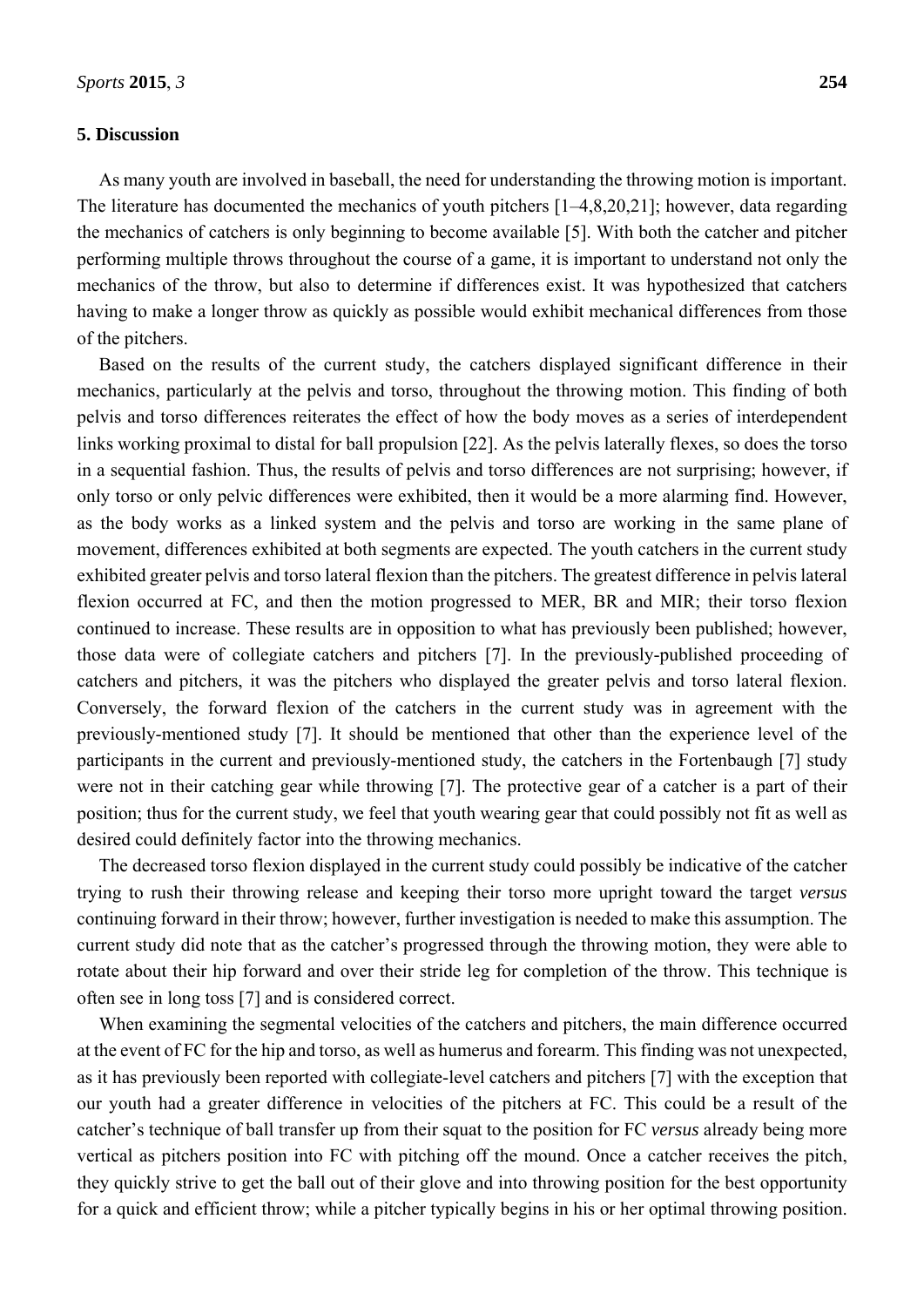Thus, the discrepancies in segmental velocity could be attributed to the catcher having to come up out of a squat to initiate the throw.

Though not statistically significant, the authors thought it was important to discuss elbow flexion (Figure 7). The catchers in the current study displayed extreme ranges of elbow flexion. It should be noted that exaggerated elbow flexion coincides with how catchers are typically taught to transfer the ball from the glove to a throwing position of MER [6]. Ideally, a catcher wants to have the ball out of their glove and approaching MER when they make FC. As in the current study, it was the position of MER where the youth catchers displayed maximum elbow flexion, similar to what has been reported in collegiate catchers [7].



**Figure 7.** Elbow flexion.

Examining the kinetic data, the stresses about the shoulder and elbow in the current study were similar in magnitude, as well as comparable to those previously reported [7]. Additionally, it has been reported that elbow varus moments are lower when the elbow is more flexed [20,23]. As displayed in the current data, our findings also reiterate lower varus moments when the elbow is more flexed, and then, as the motion progresses through the phases, the moment increases. These findings of equivalent magnitudes are not surprising as there was no significant difference in the ball velocity between the catchers and pitchers  $(45.3 \pm 8.2 \text{ mph}$  and  $48.4 \pm 5.9 \text{ mph}$ , respectively). However, it should be noted that ball velocity is not the only variable affecting upper extremity kinetics.

## **6. Conclusions**

Based on data from the current study, it appears that the youth catchers execute their throw as they have been instructed [6]. It is unclear if the throwing mechanics displayed by these youth are efficient for a catcher or if catchers should try to throw with mechanics similar to pitching or long tossing. However, the implementation of long toss throwing mechanics is not known, since those mechanics are similar to pitching, sacrificing the quick ball release that a catcher is trying to employ. Additionally, further research should examine if the altered mechanics that catchers are utilizing predispose them to injury after prolonged throwing.

#### **Supplementary Materials**

Additional data are available in the supplementary file.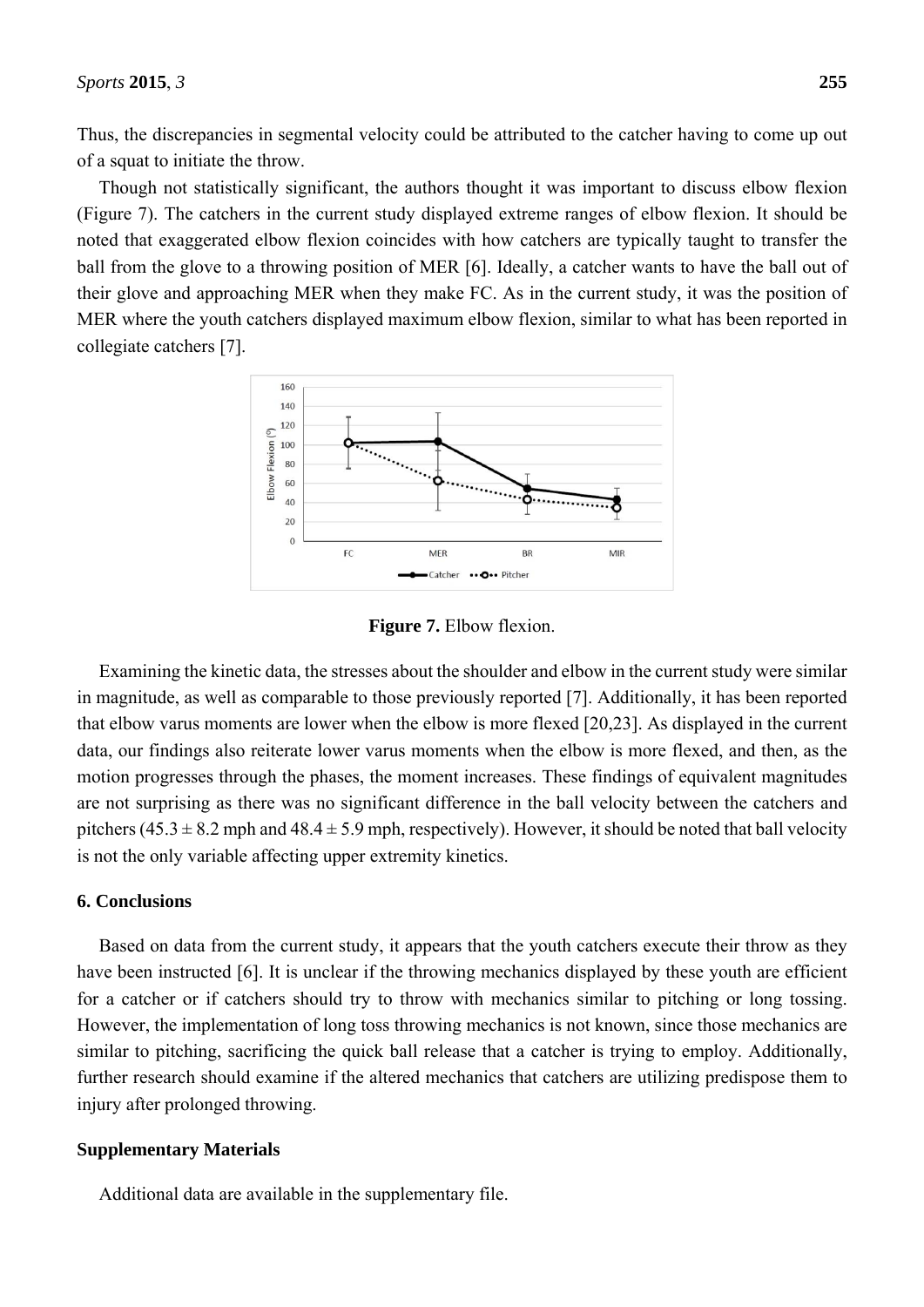# **Author Contributions**

G.O. conceived of and designed the experiments. G.O and S.G. performed the experiments. G.O. analyzed the data. G.O and K.L. contributed reagents/materials/analysis tools. G.O. and S.G. wrote the paper.

# **Conflicts of Interest**

The authors declare no conflict of interest.

## **References**

- 1. Dun, S.; Loftice, J.; Fleisig, G.; Kingsley, D.; Andrews, J. A biomechanical comparison of youth baseball pitches is the curveball potentially harmful? *Am. J. Sports Med.* **2008**, *36*, 686–692.
- 2. Fleisig, G.S.; Andrews, J.R.; Cutter, G.R.; Weber, A.; Loftice, J.; McMichael, C.; Hassell, N.; Lyman, S. Risk of serious injury for young baseball pitchers: A 10-year prospective study. *Am. J. Sports Med.* **2011**, *39*, 253–257.
- 3. Dun, S.; Fleisig, G.S.; Loftice, J.; Kingsley, D.; Andrews, J.R. The relationship between age and baseball pitching kinematics in professional baseball pitchers. *J. Biomech.* **2007**, *40*, 265–270.
- 4. Oliver, G.D.; Keeley, D.W. Pelvis and torso kinematics and their relationship to shoulder kinematics in high-school baseball pitchers. *J. Strength Cond. Res.* **2010**, *24*, 3241–3246.
- 5. Plummer, H.; Oliver, G.D. Quantitative analysis of kinematics and kinetics of catchers throwing to second base. *J. Sports Sci.* **2013**, *31*, 1108–1116.
- 6. Stallings, J. Chapter 16: Stopping opponents with solid defense. In *The baseball coaching bible*; Kindall, J., Winkin, J., Eds.; Human Kinetics: Champaign, IL, USA, 2000.
- 7. Fortenbaugh, D.; Fleisig, G.; Bolt, B. Coming down: Throwing mechanics of baseball catchers. In Conference Proceedings of the International Society of Biomechaincs in Sports, Volume 28. Marquette, WI, USA, 19–23 July, 2010.
- 8. Oliver, G.D.; Keeley, D.W. Gluteal muscle group activation and its relationship with pelvis and torso kinematics in high-school baseball pitchers. *J. Strength Cond. Res.* **2010**, *24*, 3015–3022.
- 9. Ludewig, P.M.; Cook, T.M. Alterations in shoulder kinematics and associated muscle activity in people with symptoms of shoulder impingement. *Phys. Ther.* **2000**, *80*, 276–291.
- 10. Day, J.; Murdoch, D.; Dumas, G. Calibration of position and angular data from a magnetic tracking device. *J. Biomech.* **2000**, *33*, 1039–1045.
- 11. Meskers, C.; Fraterman, H.; Helm, F.; Vermeulen, H. Calibration of the flock of birds electromagnetic tracking device and its application in shoulder motion studies. *J. Biomech.* **1999**, *32*, 629–633.
- 12. Perie, D.; Tate, A.J.; Cheng, P.L.; Dumas, G.A. Evaluation and calibration of an electromagnetic tracking device for biomechanical analysis of lifting task. *J. Biomech.* **2002**, *35*, 293–297.
- 13. Myers, J.B. Scapular position and orientation in throwing athletes. *Am. J. Sports Med.* **2005**, *33*, 263–271.
- 14. Myers, J.B.; Oyama, S.; Hibberd, E.E. Scapular dysfunction in high school baseball players sustaining throwing-related upper extremity injury: A prospective study. *J. Shoulder Elb. Surg.*  **2013**, *22*, 1154–1159.